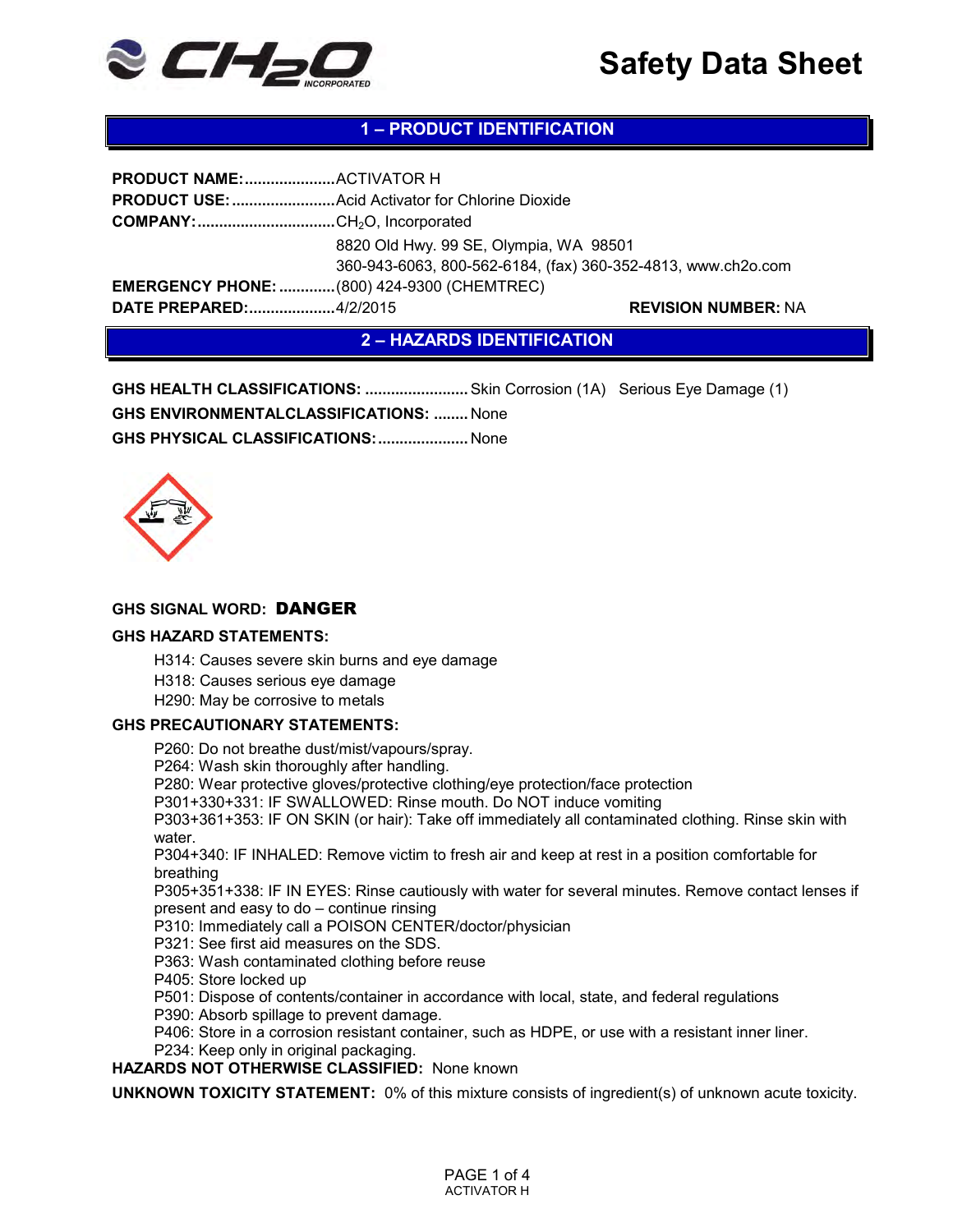

# **3 – COMPOSITION / INFORMATION ON INGREDIENTS**

**TRADE SECRET STATEMENT:** The specific chemical identity and/or the exact percentage of composition has been withheld as a trade secret.

| <b>HAZARDOUS INGREDIENT</b> | <b>PERCENT</b> | <b>CAS NUMBER</b> | PEL | TWA<br>$V -$ |
|-----------------------------|----------------|-------------------|-----|--------------|
|                             |                |                   |     |              |

### **4 – FIRST-AID MEASURES**

EYES: Flush with large amounts of water, lifting upper and lower lids occasionally. Get medical attention if irritation persists. SKIN: Wash exposed areas thoroughly with soap and water. Remove contaminated clothing and launder before reuse. If skin feels slippery, continue washing until slick feeling is gone. Contact a physician if irritation permists. INGESTION: Give large quantities of water. DO NOT induce vomiting. If vomiting occurs administer additional fluids. Contact a physician for further directions. Never give anything by mouth to an unconscious person. INHALATION: Remove individual to fresh air. If breathing is difficult, give oxygen. Contact a physician if irritation persists.

# **5 – FIRE-FIGHTING MEASURES**

When responding to a fire involving this product, personal protection equipment must be worn that is appropriate to the chemicals involved in the fire, as well as respiratory protection. If it can be done safely and without risk, stop any release of chemical at the source. Move undamaged containers away from the vicinity of the fire if it can be done safely. Water spray may be used in cooling equipment and containers that have been exposed to heat and/or flame. Avoid spreading burning material with water used for cooling purposes.

**FLASHPOINT:** Above 200 Degr. F

**EXTINGUISHING MEDIA:** Foam, dry chemical, water spray

**SPECIAL FIRE FIGHTING PROCEDURES:** None

**UNUSUAL FIRE AND EXPLOSION HAZARDS:** None

**6 – ACCIDENTAL RELEASE MEASURES**

**SPILL PROCEDURES:** Only trained personnel equipped with proper protective gear should be permitted in the area. Stop spill at source. Reclaim material if possible for reuse. Containerize contaminated material for disposal. After all visible traces have been removed flush area thoroughly with water.

**WASTE:** Dispose of all waste in accordance with local, state and federal regulations. Care must be taken when using or disposing of chemical materials and/or their containers to prevent environmental contamination.

### **7 – HANDLING and STORAGE**

**HANDLING & STORAGE:** ACTIVATOR H is an extremely acidic product! Eye contact will cause burns. Prolonged or repeated skin contact will cause irritation, typically with burns. Ingestion will cause damage to the stomach and other tissue contacted. Excessive inhalation of product mist can cause irritation and/or burns to the respiratory system. Wear impervious gloves and safety glasses or goggles when handling the product. If vapors are present at or above TLV, respiratory protection must be worn. Wear additional protective clothing as necessary to minimize contact with product.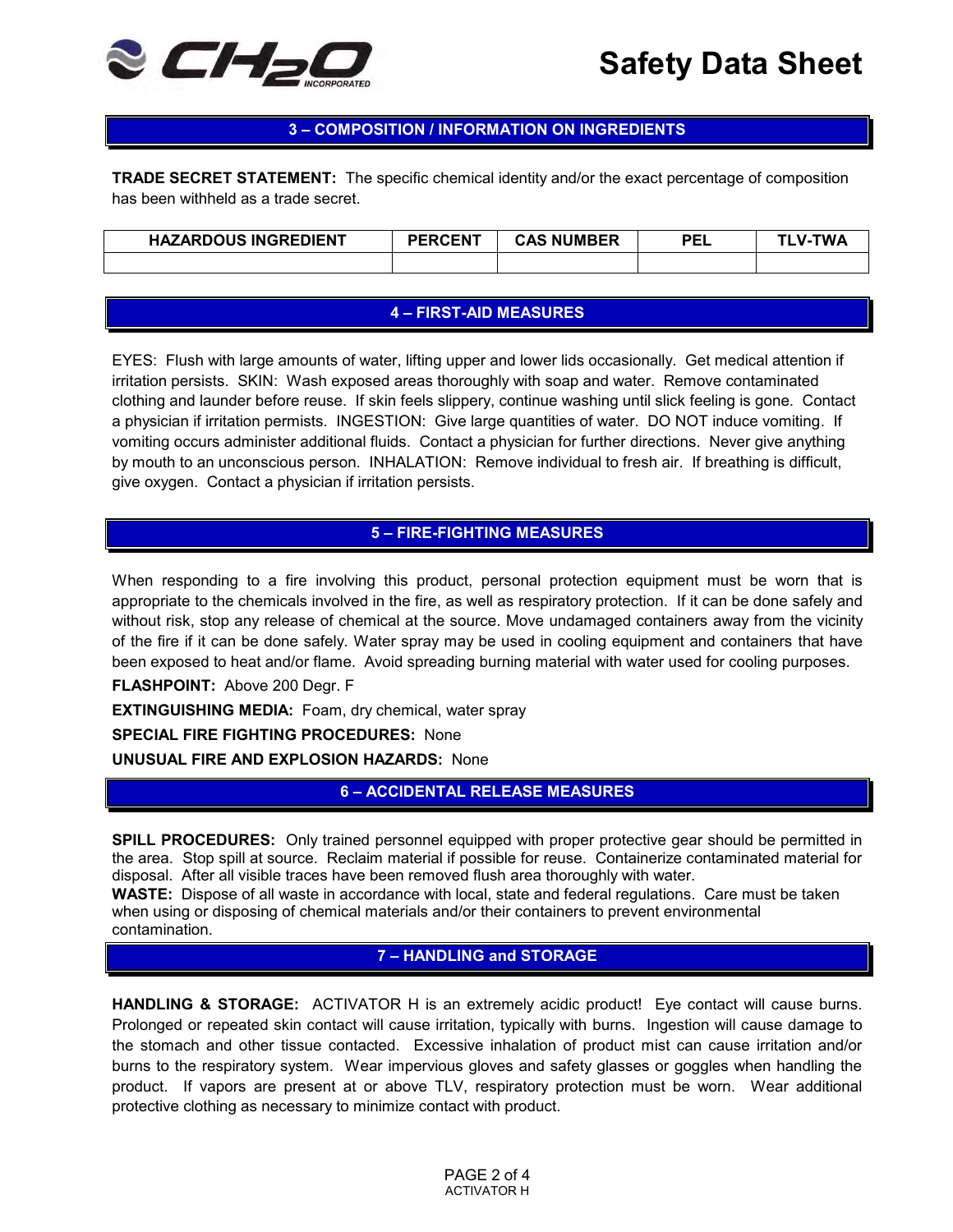

When making solutions, add product slowly to the surface of cold water while stirring, thus avoiding spattering.

# **8 – EXPOSURE CONTROLS / PERSONAL PROTECTION**

**RESPIRATORY PROTECTION**: Atmospheric levels should be maintained below the exposure guidelines. When respiratory protection is required, use an approved air-purifying respirator. When exposure guidelines may be greatly exceeded, use an approved positive pressure self-contained breathing apparatus. A respiratory protection program that meets OSHA 1910.134 and ANSI Z88.2 requirements must be followed whenever workplace conditions warrant a respirator's use.

**PROTECTIVE CLOTHING:** Chemical safety glasses, impervious gloves and an apron.

## **9 – PHYSICAL / CHEMICAL PROPERITES**

**PHYSICAL STATE: .....................** Liquid **APPEARANCE; Color & Odor: ..** Clear, colorless; Mild odor **SPECIFIC GRAVITY: ...................** 1.07 **pH, 1%: .. .....................................** <3.0 **SOLUBILITY IN WATER: ............** Soluble in water **VOLATILITY (wt. %, incl. H2O): .** 80-90

**10 – STABILITY and REACTIVITY**

**STABILITY:** Stable

**HAZARDOUS DECOMP.:** None known

**INCOMPATIBILITY:** Strongly alkaline materials, finely powdered metals, cyanides, nitrogen compounds, alkali halides, oxidizing agents and reducing agents.

**HAZARDOUS REACTIONS:** None known

### **11 – TOXICOLOGICAL INFORMATION**

**TOXICOLOGICAL PROPERTIES:** The toxicological properties of this chemical mixture as a whole have not been thoroughly investigated.

**LISTED CARCINOGEN:** No information available. **MEDICAL CONDITION AGGRAVATED:** None known

**12 – ECOLOGICAL INFORMATION**

**ENVIRONMENTAL FATE:** The environmental properties of this chemical mixture have not been thoroughly investigated.

**NOTE:** None

**13 –DISPOSAL CONSIDERATIONS**

**WASTE DISPOSAL:** Dispose of all waste product and wastes generated from this product in accordance with local, state, and federal regulations. Assume wastes are hazardous unless characterization demonstrates otherwise. Handle empty drums as if they contain chemical residual until they have been thoroughly decontaminated.